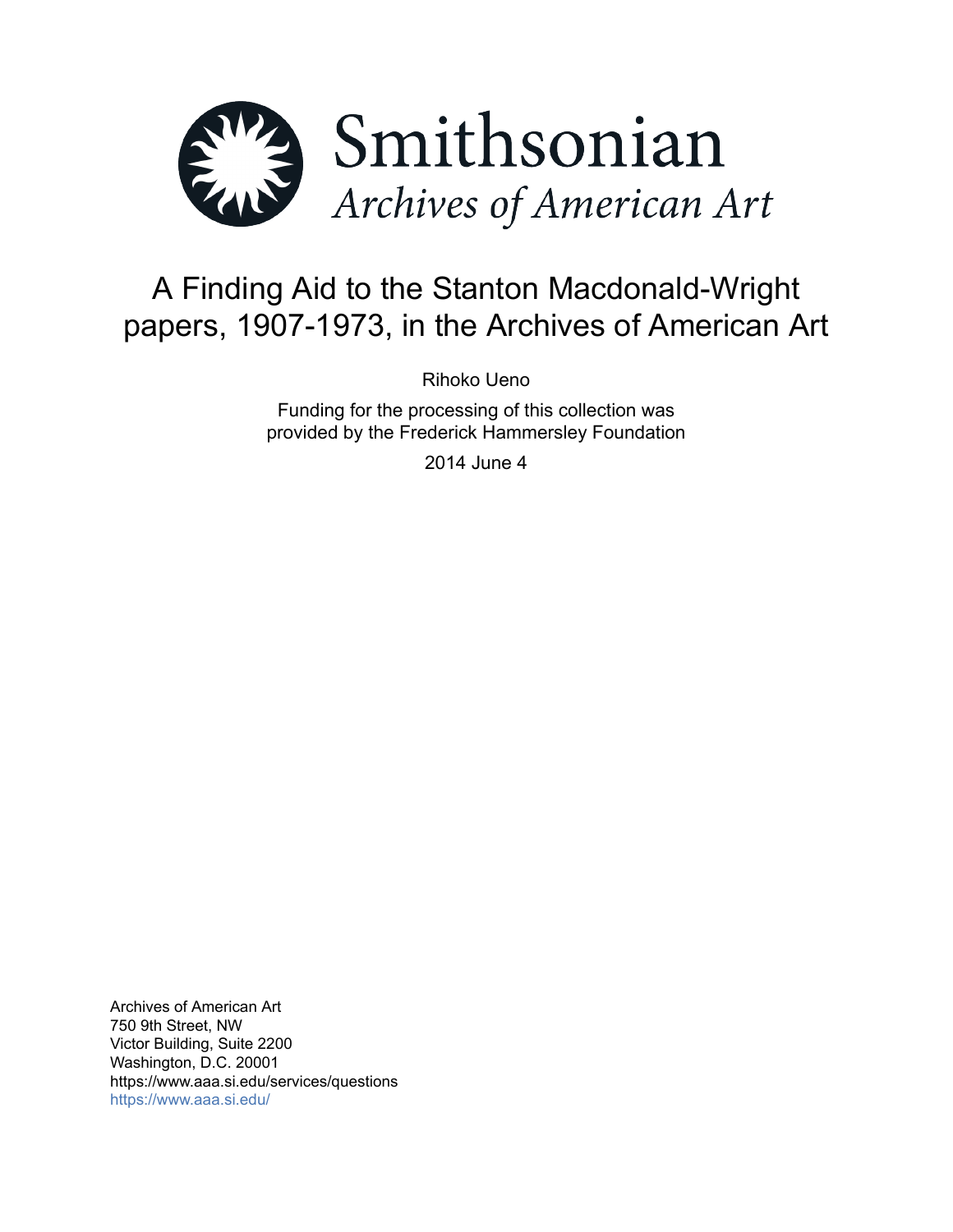# **Table of Contents**

<span id="page-1-0"></span>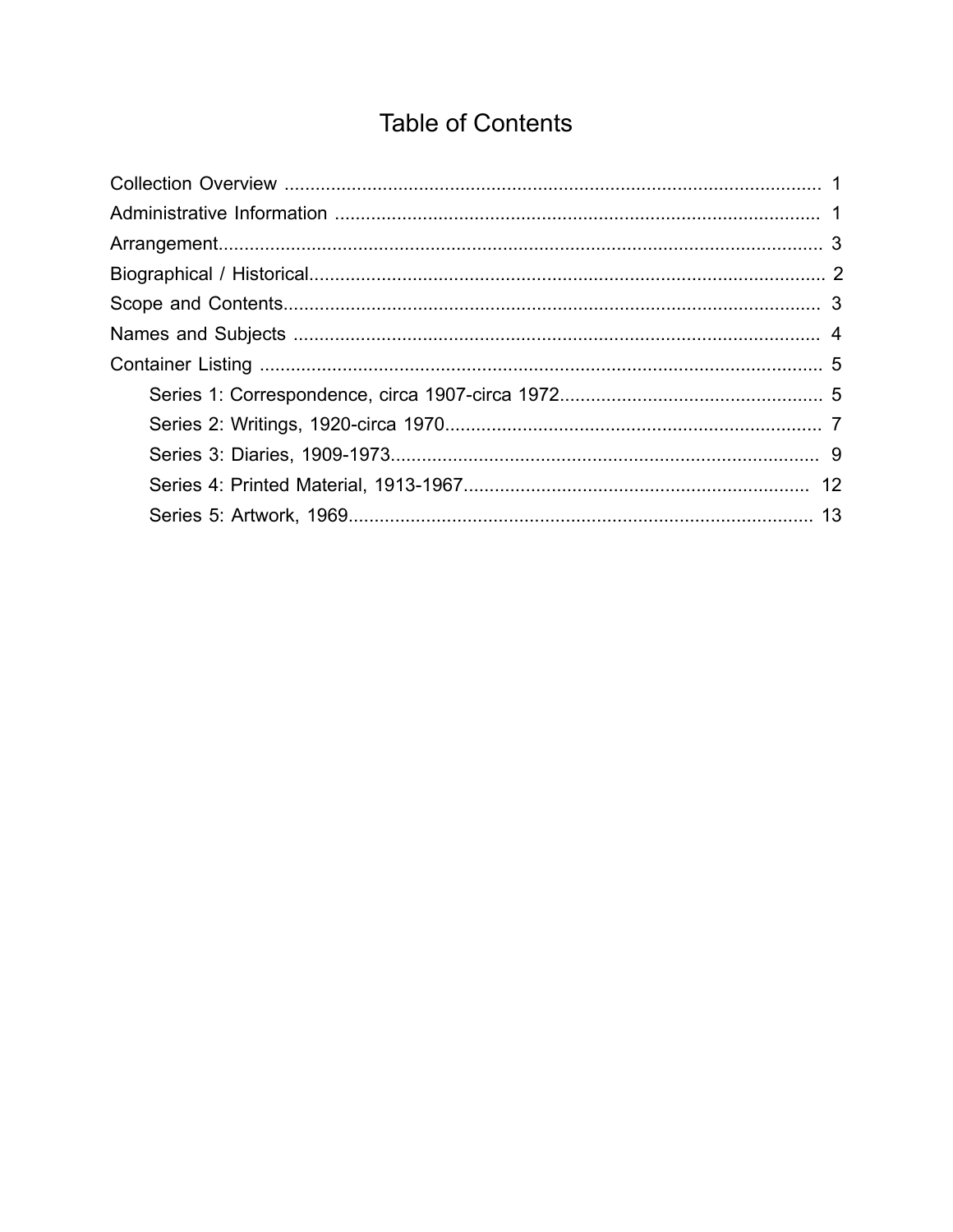### <span id="page-2-0"></span>**Collection Overview**

| <b>Repository:</b> | Archives of American Art                                                                                                                                                                                                                                                                                                                                                                                                                                                                                                                                                                                                                                                                                                                                                                                                                                                                                                                      |
|--------------------|-----------------------------------------------------------------------------------------------------------------------------------------------------------------------------------------------------------------------------------------------------------------------------------------------------------------------------------------------------------------------------------------------------------------------------------------------------------------------------------------------------------------------------------------------------------------------------------------------------------------------------------------------------------------------------------------------------------------------------------------------------------------------------------------------------------------------------------------------------------------------------------------------------------------------------------------------|
| Title:             | Stanton Macdonald-Wright papers                                                                                                                                                                                                                                                                                                                                                                                                                                                                                                                                                                                                                                                                                                                                                                                                                                                                                                               |
| Date:              | 1890-2018                                                                                                                                                                                                                                                                                                                                                                                                                                                                                                                                                                                                                                                                                                                                                                                                                                                                                                                                     |
| Identifier:        | AAA.macdstan                                                                                                                                                                                                                                                                                                                                                                                                                                                                                                                                                                                                                                                                                                                                                                                                                                                                                                                                  |
| Creator:           | Macdonald-Wright, Stanton, 1890-1973                                                                                                                                                                                                                                                                                                                                                                                                                                                                                                                                                                                                                                                                                                                                                                                                                                                                                                          |
| Extent:            | 14.5 Linear feet                                                                                                                                                                                                                                                                                                                                                                                                                                                                                                                                                                                                                                                                                                                                                                                                                                                                                                                              |
| Language:          | The collection is in English, French, and Japanese.                                                                                                                                                                                                                                                                                                                                                                                                                                                                                                                                                                                                                                                                                                                                                                                                                                                                                           |
| Summary:           | The papers of Southern California painter Stanton Macdonald-Wright<br>measure 3.2 linear feet and date from 1907 to 1973. The collection<br>contains correspondence with family, friends, and artists, including<br>Morgan Russell, and his wife Suzanne Binon, Michel and Suzanne<br>Seuphor, Ann and John Summerfield, and Bethany Wilson. Also<br>found are writings, six diaries, travel journals, printed materials, and<br>artwork. There is an 11.3 linear foot unprocessed addition to this<br>collection donated 2019 that includes biographical material, personal<br>and professional correspondence including illustrated letters, two<br>scrapbooks, a diary by Stanton macDonald-Wright, works of art<br>includind sketches in various media, photographs, scrapbooks, Jean's<br>research and writing, Stanton's teaching materials, printed material,<br>interviews on three cassettes, and files related to Stanton's estate. |

## <span id="page-2-1"></span>**Administrative Information**

### Acquisition Information

Stanton Macdonald-Wright first loaned materials to the Archives of American Art for microfilming in 1964. David Nellis, a gallery owner, gave the Archives the artist's unpublished autobiography in 1978. The bulk of the Stanton Macdonald-Wright papers were donated to the Archives of American Art by his widow, Jean Macdonald-Wright, in 2 installments in 1995 and then in 2019 as a bequest.

### Separated Materials

The Archives of American Art also holds material lent for microfilming (reels LA 1 and LA 5) including a brochure on the Santa Monica Library murals and six photographs of the panels while in Macdonald-Wright's studio. There is also a 1939 exhibition catalog for "Southern California Art Project" a master's thesis on Macdonald-Wright by Dori Jean Watson (1957), and one scrapbook of photographs, clippings, and other printed materials dating from circa 1910-1964. Lent materials were returned to the lender and are not described in the collection container inventory.

### Related Materials

The Archives of American Art holds several collections related to the Stanton Macdonald-Wright papers. There is an oral interview of Stanton Macdonald-Wright conducted 1964 Apr. 13-Sept. 16, by Betty Hoag. There are also Stanton Macdonald-Wright Letters to Alan and Fanny Leslie,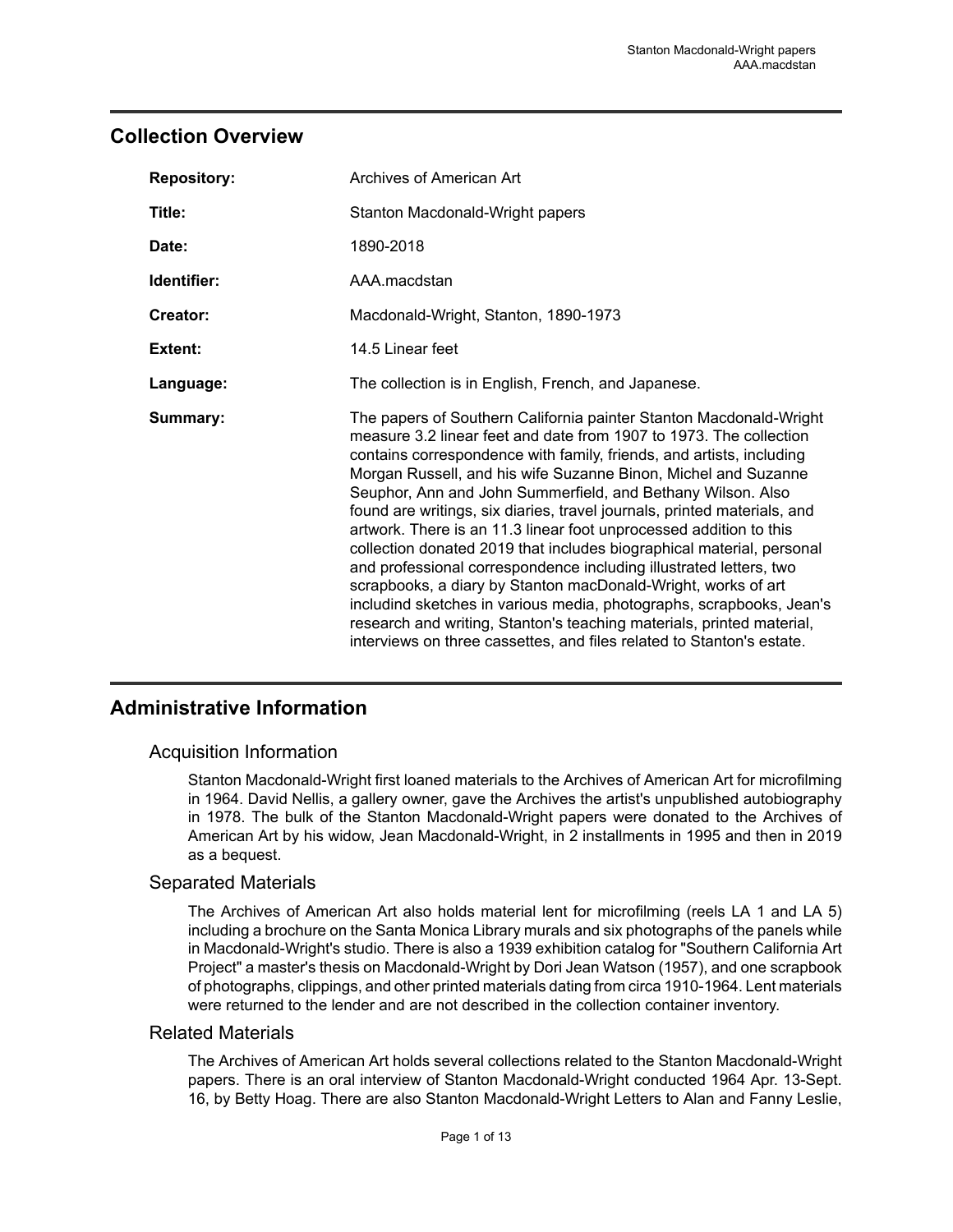the Stanton Macdonald-Wright Collection of photographs, Stanton Macdonald-Wright Letters to Morgan Russell, Walter Houk Letters from Stanton Macdonald-Wright, and an Oral History of Stanton Macdonald-Wright by Jeanne M. Marshall for the Voice of America Conducted in 1967.

### Available Formats

Materials lent for microfilming are available on 35 mm microfilm reels LA1 and LA5 at Archives of American Art offices, and through interlibrary loan.

#### Processing Information

This collection was processed by Rihoko Ueno in 2014 with funding fromo the Frederick Hammersley Foundation.

### Preferred Citation

Stanton Macdonald-Wright papers, 1907-1973. Archives of American Art, Smithsonian Institution.

#### **Restrictions**

This collection is temporarily closed due to archival processing. Contact Reference Services for more information.

### Terms of Use

The Archives of American Art makes its archival collections available for non-commercial, educational and personal use unless restricted by copyright and/or donor restrictions, including but not limited to access and publication restrictions. AAA makes no representations concerning such rights and restrictions and it is the user's responsibility to determine whether rights or restrictions exist and to obtain any necessary permission to access, use, reproduce and publish the collections. Please refer to the [Smithsonian's](https://www.si.edu/termsofuse) Terms of Use for additional information.

# <span id="page-3-0"></span>**Biographical / Historical**

Stanton Macdonald-Wright (1890-1973) was the creator of a modernist style of painting based on pure spectral color known as chromatic abstraction or "Synchromism." He worked in New York and later primarily in Los Angeles.

Stanton Macdonald-Wright was born in 1890 in Charlottesville, Virginia. In 1900 the family moved to Santa Monica, California where they ran a seaside hotel. A few years later he took courses at the Art Students League in Los Angeles, studying under Warren T. Huges. His older brother was Willard Huntington Wright, a respected art critic who wrote *Modern Painting: Its Tendency and Meaning* (1915), upon which he collaborated with his younger brother Stanton, and *The Future of Painting* (1923), and later became a detective novelist under the name S. S. Van Dine.

At the age of seventeen, Stanton Macdonald-Wright married his first wife and moved to Paris where he immersed himself in European art and studied at the Sorbonne, the Académie Julian, the École des Beaux-Arts, and the Académie Colarossi. While in Europe he also befriended fellow American painter Morgan Russell and the two artists began working closely together. They studied with Canadian painter Percyval Tudor-Hart between 1911 and 1913 and were deeply influenced by their teacher's color theory, which connected the qualities of color to those of music. Together Macdonald-Wright and Russell developed a style of painting based on color and named it "Synchromism." They introduced their work in 1913 at the Der Neue Kuntsalon in Munich and in Paris at the Galerie Bernheim-Jeune. These exhibitions helped to establish Synchromism as an major influence in modern art well into the 1920s.

Stanton Macdonald-Wright and Morgan Russell returned to the United States eager to promote their work and theory. It was not long before the two separated, but both continued to work in the Synchromist style. Together, they held one more Synchromist exhibition in New York in 1916 which received significant critical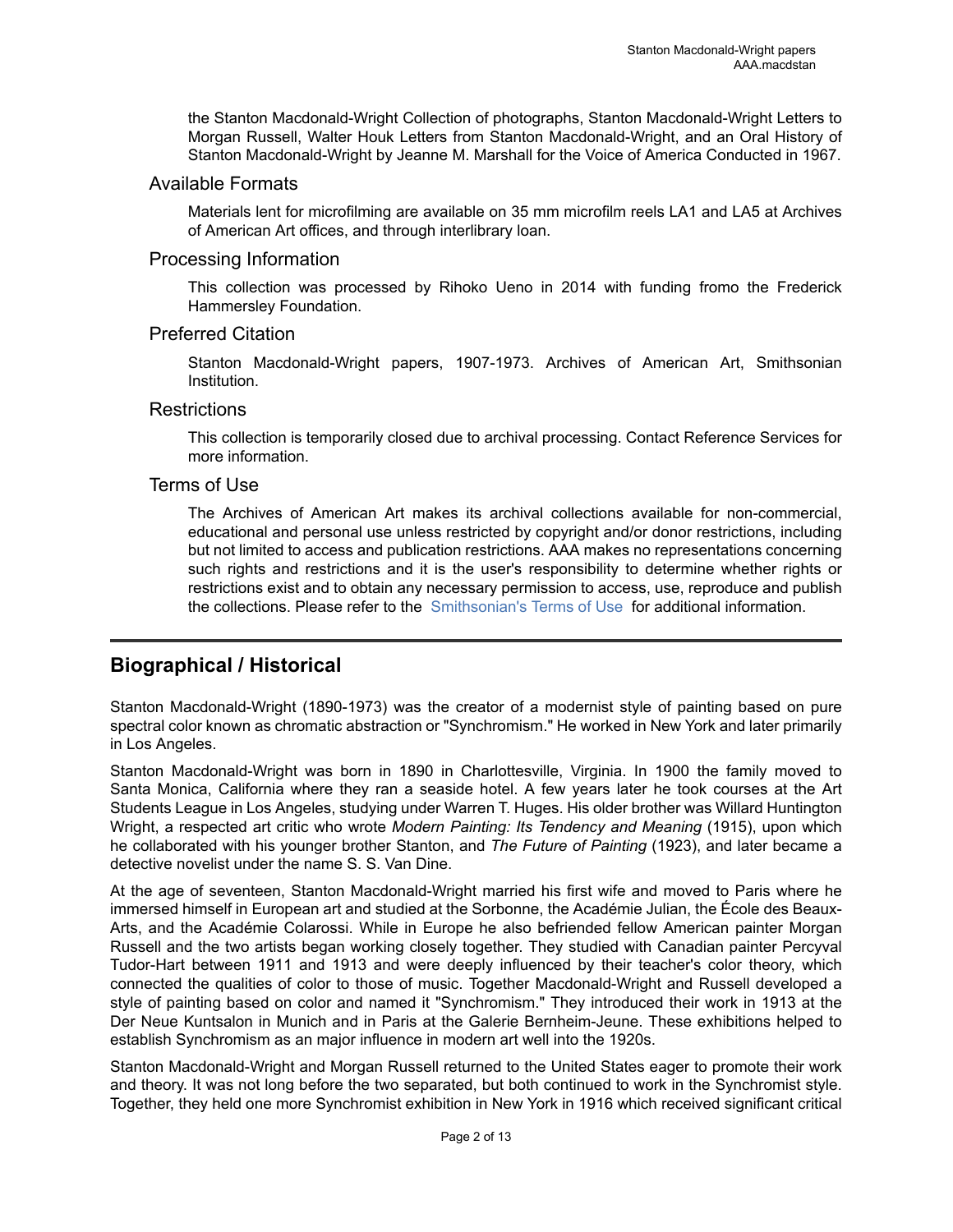support. Macdonald-Wright also participated in the prestigious 1916 "Forum Exhibition of Modern American Painters" in New York and exhibited his work at Alfred Stieglitz's famed 291 gallery in New York in 1917. Yet, financial success evaded him.

Macdonald-Wright moved to Santa Monica in 1918, where he taught and served as director of the Los Angeles Art Students League. In 1924 he published his instructive *Treatise on Color*. In 1927 he organized another joint exhibition with Morgan Russell at the Los Angeles County Museum of Art, where he also exhibited five years later. He exhibited at the Oakland Art Gallery, the California Palace of the Legion of Honor in San Francisco, Alfred Stieglitz's An American Place gallery in New York, and the Stendahl Galleries in Los Angeles. From 1935 to 1942 Macdonald-Wright served as director of the Works Progress Administration's Federal Art Project for Southern California, followed by a faculty position at the University of Southern California at Los Angeles where he taught for sixteen years.

In the late 1950s, Macdonald-Wright completed the Synchome Kineidoscope, a color and light projecting machine first envisioned by Macdonald-Wright and Morgan Russell as early as 1913.

Macdonald-Wright traveled extensively throughout the 1960s and early 1970s, spending time in Hawaii, Italy, and Japan. Macdonald-Wright married three times and died in California in 1973, at the age of 83.

This biographical note draws heavily on the Archives of American Art's West Coast Regional Collector Paul Karlstrom's collection description written upon acquisition of the papers.

# <span id="page-4-1"></span>**Scope and Contents**

The papers of Southern California painter Stanton Macdonald-Wright measure 3.2 linear feet and date from 1907 to 1973. The collection contains correspondence with family, friends, and artists, including Morgan Russell, and his wife Suzanne Binon, Michel and Suzanne Seuphor, Ann and John Summerfield, and Bethany Wilson. Also found are writings, six diaries, travel journals, printed materials, and artwork. There is an 11.3 linear foot unprocessed addition to this collection donated 2019 that includes biographical material, personal and professional correspondence including illustrated letters, two scrapbooks, a diary by Stanton macDonald-Wright, works of art includind sketches in various media, photographs, scrapbooks, Jean's research and writing, Stanton's teaching materials, printed material, interviews on three cassettes, and files related to Stanton's estate.

Writings consist of drafts of essays, plays, and book manuscripts. There are drafts of *A Treatise on Color* with palettes and color wheels, *The Basis of Culture*, and Macdonald-Wright's autobiography *Bittersweet: An Artist's Life*.

There are six diaries and numerous travel journals. One diary was written in Paris in 1909 in which Macdonald-Wright muses over the aesthetics of art and his color theories. Five additional disbound diaries cover his life from 1939-1973. Travel diaries date from 1959-1972 and cover trips to Italy, Japan, and Hawaii.

Printed material includes a copy of *Les Synchromistes* exhibition catalog, a newspaper clipping, and *The Future of Painting* by Willard Wright. Artwork consists of blueprints for Macdonald-Wright's Synchrome Kineidoscope, a color and light projecting machine first envisioned by Macdonald-Wright and Morgan Russell as early as 1913 and finally completed in the late 1950s.

## <span id="page-4-0"></span>**Arrangement**

The collection is arranged as 5 series.

Missing Title:

- Series 1: Correspondence, circa 1907-circa 1972 (0.5 linear feet; Box 1)
- Series 2: Writings, 1920-circa 1970 (0.9 linear feet; Box 1-2)
- Series 3: Diaries, 1909-1973 (1.3 linear feet; Box 2-3)
- Series 4: Printed Material, 1913-1967 (0.3 linear feet; Box 3, OV 4)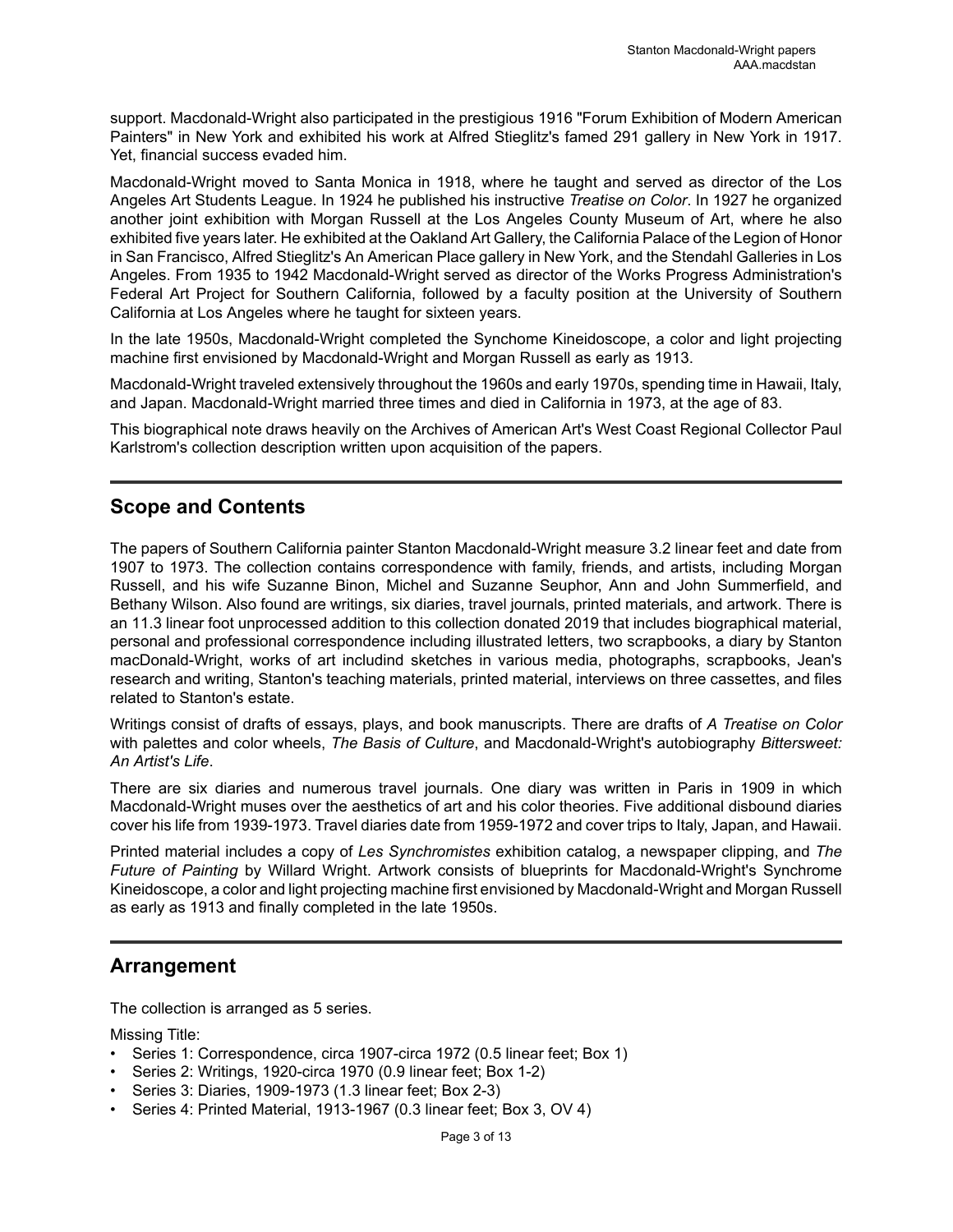• Series 5: Artwork, 1969 (0.1 linear feet; Box 3, OV 4)

### <span id="page-5-0"></span>Names and Subject Terms

This collection is indexed in the online catalog of the Smithsonian Institution under the following terms:

Subjects:

Color in art Mural painting and decoration, American -- California -- Santa Monica Painting, Abstract Synchromism (Art)

Types of Materials:

**Blueprints** Diaries Essays Travel diaries

#### Names:

Russell, Morgan, 1886-1953 Seuphor, Michel, 1901-1999 Summerfield, Anne, 1917- Summerfield, John, 1917-

#### Occupations:

Painters -- California -- Los Angeles

#### Places:

Hawaii -- description and travel Italy -- description and travel Japan -- Description and Travel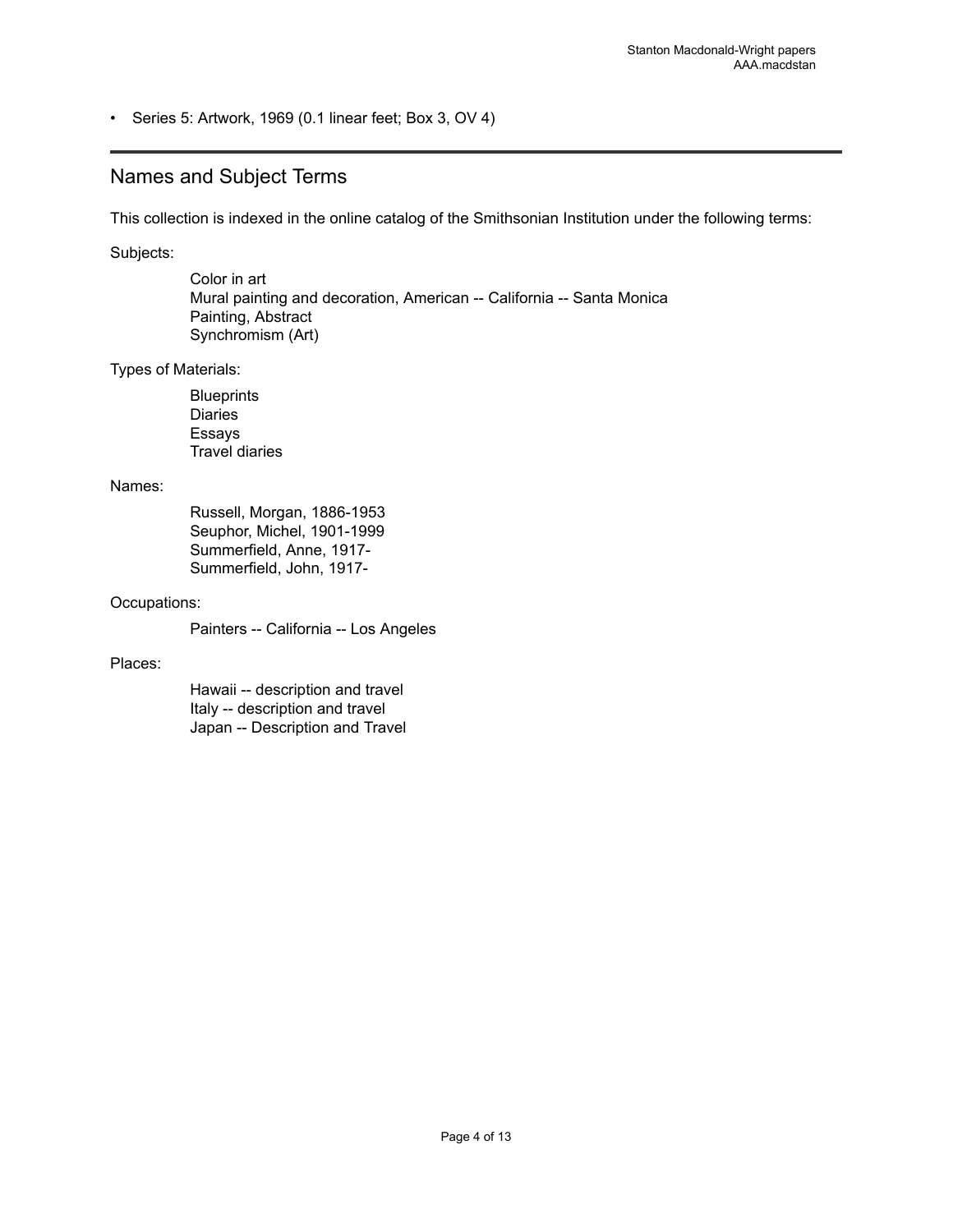# <span id="page-6-0"></span>**Container Listing**

### <span id="page-6-1"></span>Series 1: Correspondence, circa 1907-circa 1972

#### *0.5 Linear feet (Box 1)*

- Scope and Contents: This series consists of personal correspondence with family, friends, and fellow artists. Family correspondence is comprised of letters from Stanton Macdonald-Wright and his brother Willard to their parents describing their difficulties during wartime in London as they establish their careers. There is one folder of letters originally labeled "Willard 1913-1915" (now labelled "from Willard") among the early family correspondence to Macdonald-Wright's parents, but since the letters are signed under various pseudonyms, it is difficult to know for certain which brother is writing. Other correspondents include Morgan Russell and his wife Suzanne Binon, Michel and Suzanne Seuphor, Ann and John Summerfield, and Bethany Wilson. Unless otherwise noted, the bulk of the correspondence consists of outgoing letters written by Macdonald-Wright to various recipients.
- Arrangement: Family letters to Macdonald-Wright's parents are at the start of the series. The rest of the correspondence is arranged alphabetically. Undated and miscellaneous correspondence is grouped together at the end of the series.
	- Box 1, Folder 1 Family Correspondence Wright, Archibald and Annie, circa 1907-1914
	- Box 1, Folder 2 Family Correspondence Wright, Archibald and Annie, 1909-1913
	- Box 1, Folder 3 Family Correspondence Wright, Archibald and Annie (letters from Willard), 1913-1915
	- Box 1, Folder 4 Barthoux, Jules (letters from), 1958-circa 1963
	- Box 1, Folder 5 Russell, Morgan and Suzanne (Binon), circa 1953-circa 1955
	- Box 1, Folder 6 Seuphor, Michel and Suzanne (letters from), 1954-1957
	- Box 1, Folder 7 Seuphor, Michel and Suzanne (letters from), 1958-1966
	- Box 1, Folder 8 Summerfield, Anne and John, circa 1965-circa 1972
	- Box 1, Folder 9 Wilson, Bethany, circa 1963-1964
	- Box 1, Folder 10 Wilson, Bethany, circa 1963-circa 1967
	- Box 1, Folder 11 Wilson, Bethany, circa 1963-circa 1967
	- Box 1, Folder 12 Wilson, Bethany, circa 1963-circa 1967
	- Box 1, Folder 13 Wilson, Bethany, circa 1963-circa 1967
	- Box 1, Folder 14 Wilson, Bethany, circa 1963-circa 1967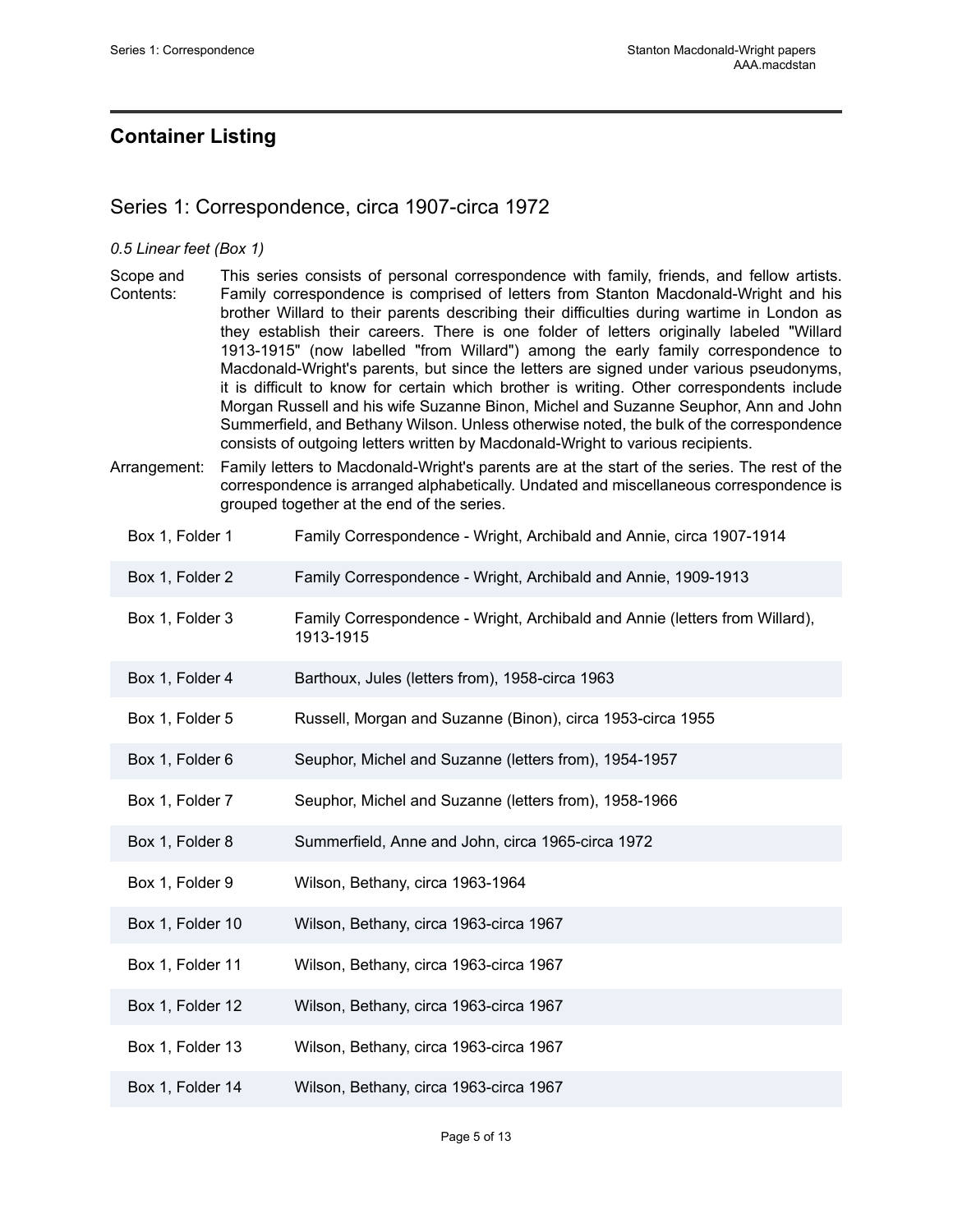### Box 1, Folder 15 Wilson, Bethany, circa 1963-circa 1967

Box 1, Folder 16 Miscellaneous Correspondence, circa 1942-1968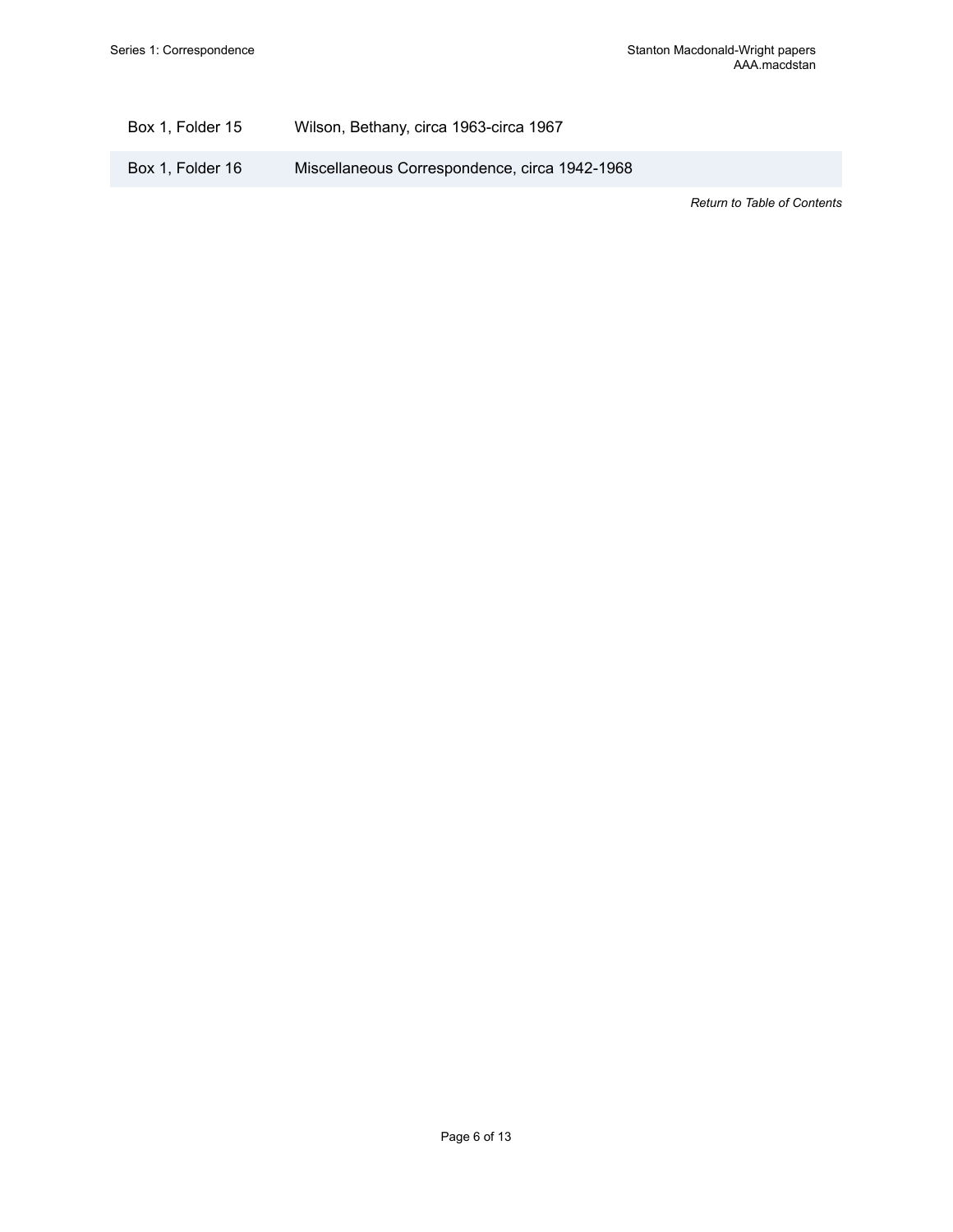# <span id="page-8-0"></span>Series 2: Writings, 1920-circa 1970

#### *0.9 Linear feet (Box 1-2)*

Scope and Contents: Writings consist of typescript and handwritten drafts of essays, plays, and manuscripts by Stanton Macdonald-Wright. This series includes an untitled manuscript for a novel loosely based on the lives of Stanton and his brother Willard, essays on art, and a notebook of haikus. There are also drafts of *A Treatise on Color* with palettes and color wheels; *The Basis of Culture*, a survey of art around the world; and *Bittersweet: An Artist's Life*, a copy of Macdonald-Wright's unpublished autobiography.

Arrangement: This series is organized chronologically.

| Box 1, Folder 17 | Handwritten Draft of Untitled Manuscript, circa 1920-circa 1950                   |
|------------------|-----------------------------------------------------------------------------------|
| Box 1, Folder 18 | Typescript Draft of Untitled Manuscript, circa 1920-circa 1950                    |
| Box 1, Folder 19 | "The Rebirth of the Classical Impulse", 1920                                      |
| Box 1, Folder 20 | "Four Fantastic Satires", circa 1922<br>Includes only 3 of the 4 plays.<br>Notes: |
| Box 1, Folder 21 | Essays on Art, circa 1922-circa 1925                                              |
| Box 1, Folder 22 | A Treatise on Color, 1924                                                         |
| Box 1, Folder 23 | Color Wheels and Charts, circa 1924                                               |
| Box 1, Folder 24 | Color Wheels and Charts, circa 1924                                               |
| Box 1, Folder 25 | "The Structure of Art", circa 1930                                                |
| Box 1, Folder 26 | A Basis of Culture Glossary and Notes, circa 1933                                 |
| Box 1, Folder 27 | A Basis of Culture Byzantine and Italy Chapter, circa 1933                        |
| Box 1, Folder 28 | A Basis of Culture Modernist Art Chapter, circa 1933                              |
| Box 1, Folder 29 | A Basis of Culture Persia Chapter, circa 1933                                     |
| Box 1, Folder 30 | A Basis of Culture Mesopotamian Races Chapter, circa 1933                         |
| Box 1, Folder 31 | A Basis of Culture Etruscan, Greco-Roman, and Roman Art Chapter, circa<br>1933    |
| Box 1, Folder 32 | A Basis of Culture The Italian Renaissance Chapter, circa 1933                    |
| Box 1, Folder 33 | A Basis of Culture Revision Notes, circa 1933                                     |
| Box 1, Folder 34 | Haiku Notebook, 1962-1963                                                         |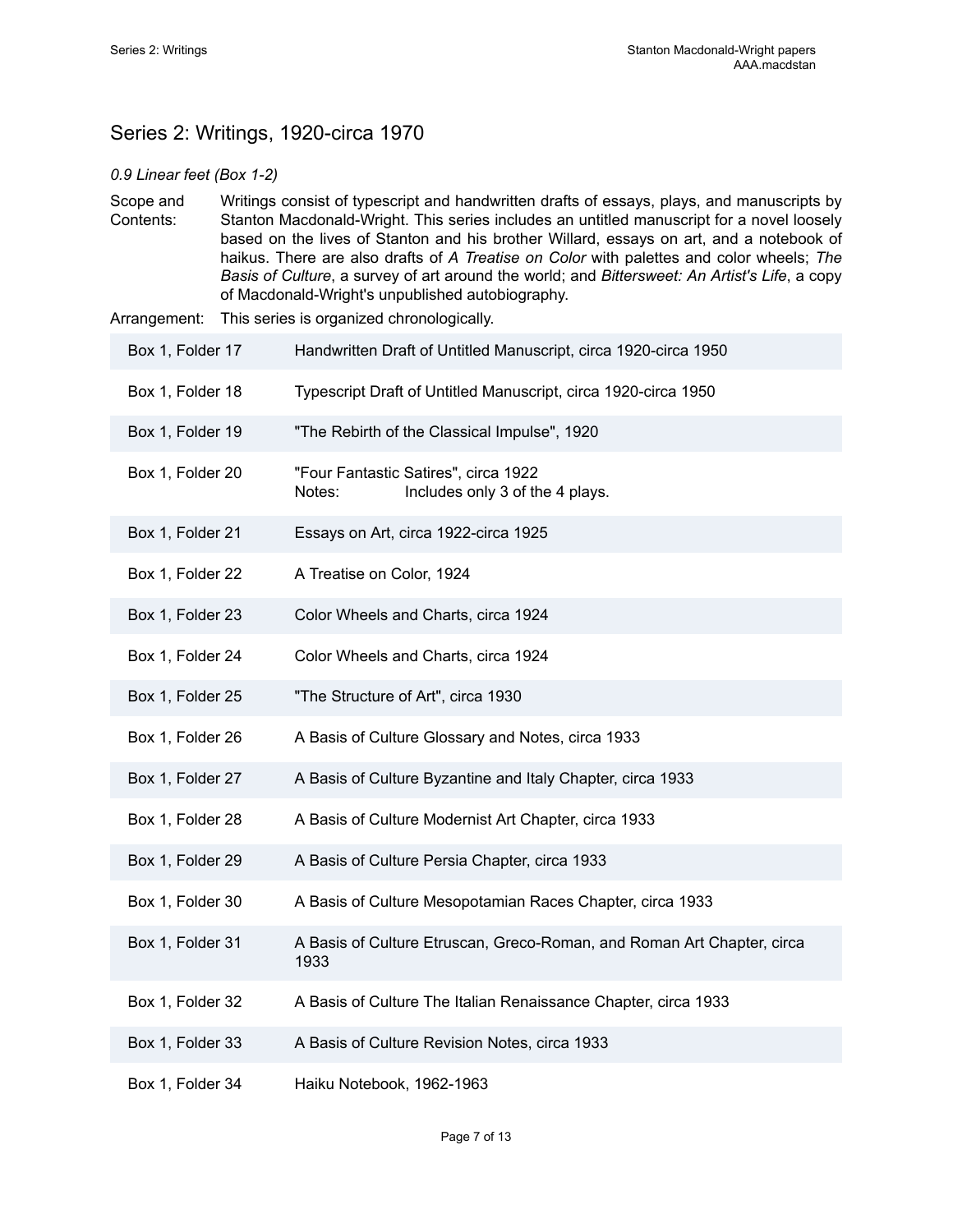| Box 2, Folder 1 | Bittersweet: An Artist's Life, circa 1970 |                                    |
|-----------------|-------------------------------------------|------------------------------------|
| Box 2, Folder 2 | Bittersweet: An Artist's Life, circa 1970 |                                    |
| Box 2, Folder 3 | Bittersweet: An Artist's Life, circa 1970 |                                    |
|                 |                                           | <b>Return to Table of Contents</b> |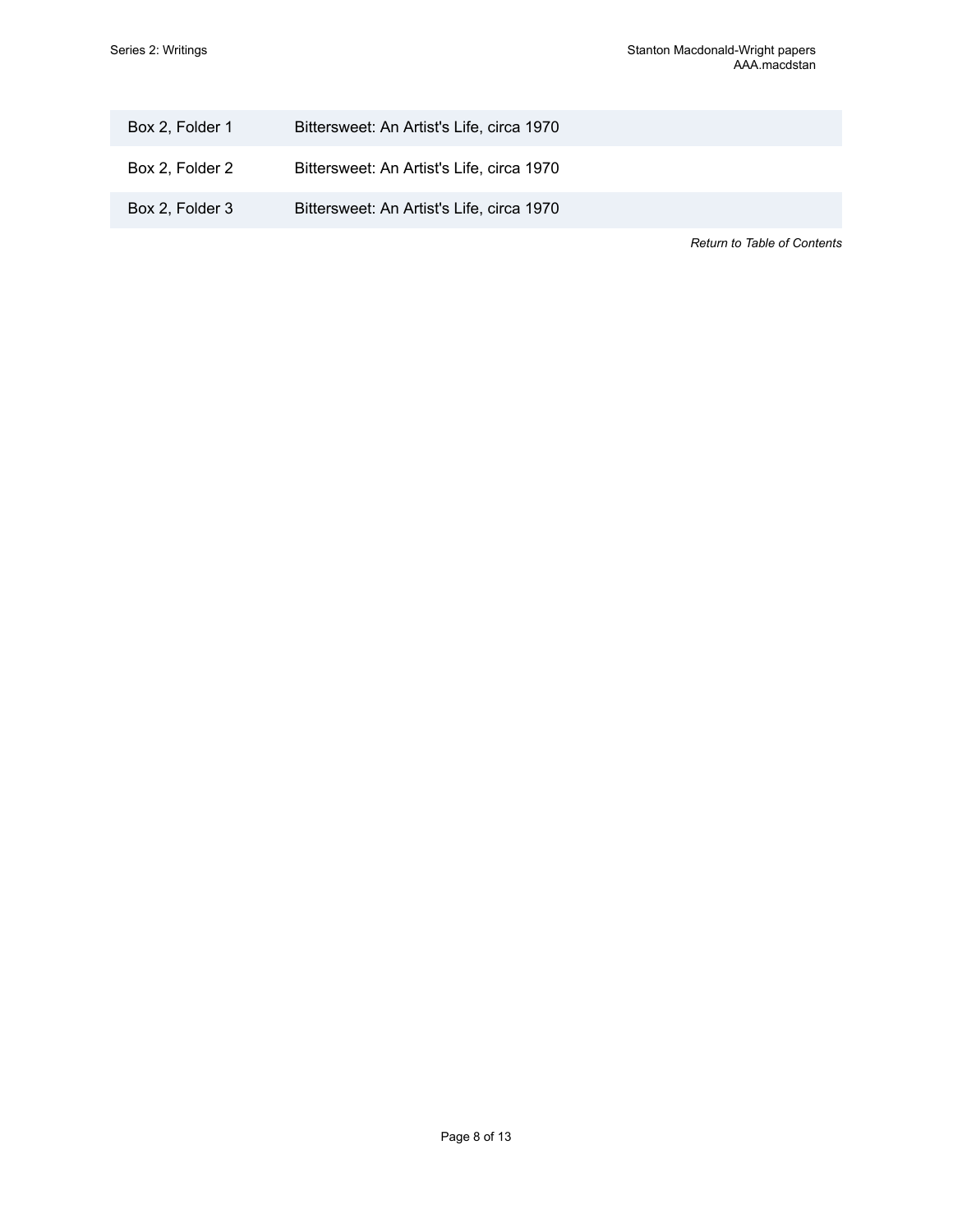# <span id="page-10-0"></span>Series 3: Diaries, 1909-1973

### *1.3 Linear feet (Box 2-3)*

- Scope and Contents: This series includes Macdonald-Wright's extensive diaries. There is one small bound diary from his time in Paris. The disbound diaries, originally in 5 binders, span over three decades and document the artist's experiences in California, excluding his trips abroad. The travel diaries were written on hotel stationary and notebooks during Macdonald-Wright's numerous trips to Hawaii, Japan, and Europe. Prior to their arrival at the archives, portions of the diaries were edited and some pages have sections cut out and repasted on different pages.
- Arrangement: The disbound diaries and travel diaries are grouped separately and arranged chronologically within each grouping. The disbound diaries were originally received in five large binders with pages numbered from 1-1502. These pages were removed from the binders and placed in folders arranged by date. The travel diaries come after the disbound diaries.

| Box 2, Folder 4  | Paris Diary, 1909                      |
|------------------|----------------------------------------|
| Box 2, Folder 5  | Disbound Diary 1, 1939 January-March   |
| Box 2, Folder 6  | Disbound Diary 1, 1939 March-April     |
| Box 2, Folder 7  | Disbound Diary 1, 1939 April-December  |
| Box 2, Folder 8  | Disbound Diary 1, 1940                 |
| Box 2, Folder 9  | Disbound Diary 1, 1941-1943            |
| Box 2, Folder 10 | Disbound Diary 1, 1955 December        |
| Box 2, Folder 11 | Disbound Diary 1, 1956                 |
| Box 2, Folder 12 | Disbound Diary 1, 1957 January-April   |
| Box 2, Folder 13 | Disbound Diary 2, 1957 April-August    |
| Box 2, Folder 14 | Disbound Diary 2, 1957 August-December |
| Box 2, Folder 15 | Disbound Diary 2, 1958 January-May     |
| Box 2, Folder 16 | Disbound Diary 2, 1958 August-December |
| Box 2, Folder 17 | Disbound Diary 2, 1959 January-July    |
| Box 2, Folder 18 | Disbound Diary 2, 1959 January-July    |
| Box 2, Folder 19 | Disbound Diary 3, 1959 July-December   |
| Box 2, Folder 20 | Disbound Diary 3, 1960                 |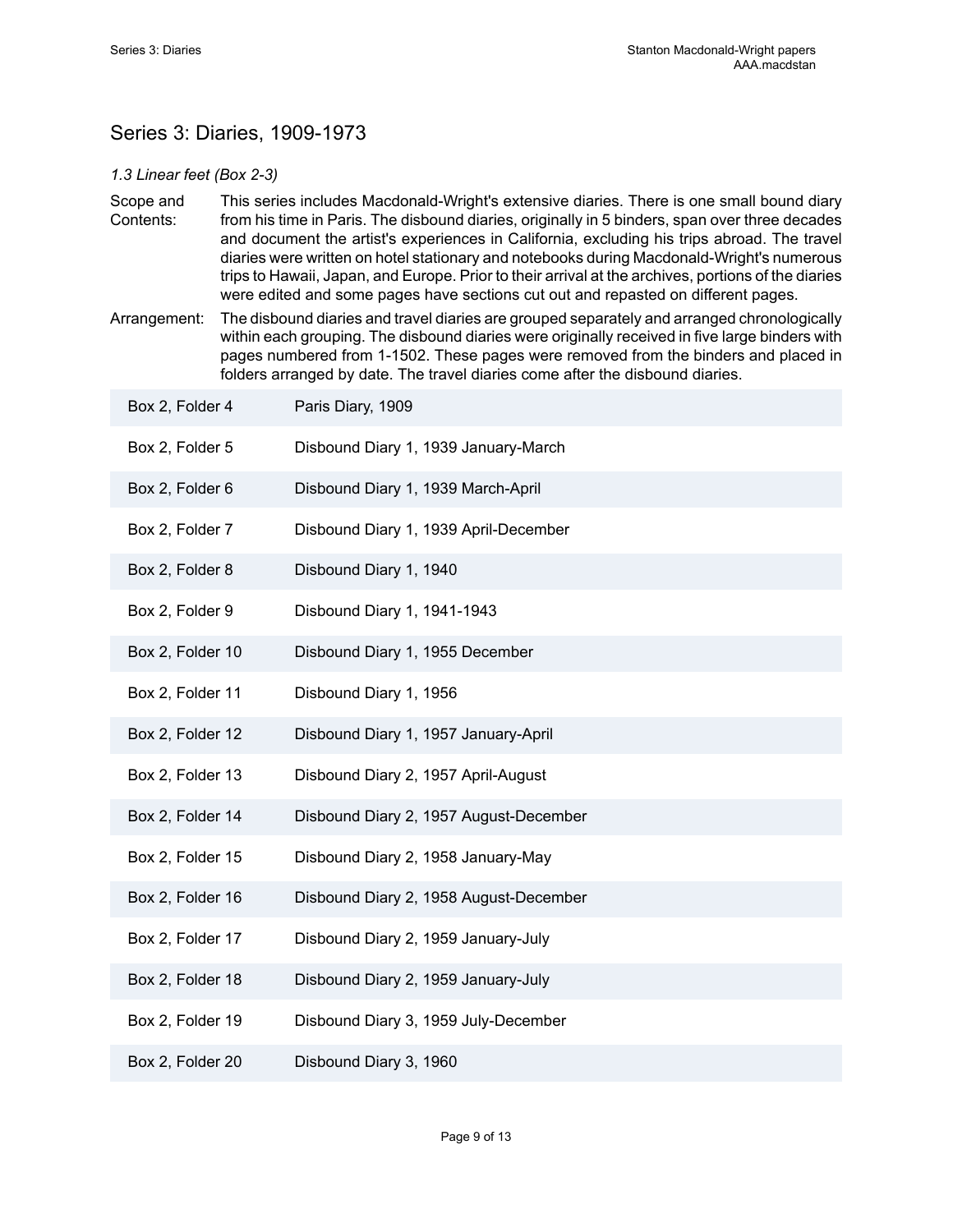| Box 2, Folder 21 | Disbound Diary 3, 1961 January-October                                                                                                                                                   |
|------------------|------------------------------------------------------------------------------------------------------------------------------------------------------------------------------------------|
| Box 2, Folder 22 | Disbound Diary 3, 1961 October-1962 September                                                                                                                                            |
| Box 2, Folder 23 | Disbound Diary 4, 1963 April-October                                                                                                                                                     |
| Box 2, Folder 24 | Disbound Diary 4, 1964 April-September                                                                                                                                                   |
| Box 2, Folder 25 | Disbound Diary 4, 1965 September-1966 January                                                                                                                                            |
| Box 2, Folder 26 | Disbound Diary 4, 1966 June-October                                                                                                                                                      |
| Box 2, Folder 27 | Disbound Diary 4, 1967 June-December                                                                                                                                                     |
| Box 2, Folder 28 | Disbound Diary 4 Miscellaneous Writings, 1967-1968<br>Includes miscellaneous "observations" from 1967 and 1968<br>Notes:<br>grouped together at the end of the disbound diary 4 entries. |
| Box 2, Folder 29 | Disbound Diary 5, 1968 January-April                                                                                                                                                     |
| Box 2, Folder 30 | Disbound Diary 5, 1968 May-August                                                                                                                                                        |
| Box 3, Folder 1  | Disbound Diary 5, 1968 November-1969 March                                                                                                                                               |
| Box 3, Folder 2  | Disbound Diary 5, 1969 June-August                                                                                                                                                       |
| Box 3, Folder 3  | Disbound Diary 5, 1969 November-1970 March                                                                                                                                               |
| Box 3, Folder 4  | Disbound Diary 5, 1970 June-August                                                                                                                                                       |
| Box 3, Folder 5  | Disbound Diary 5, 1970 October-1971 April                                                                                                                                                |
| Box 3, Folder 6  | Disbound Diary 5, 1971 May-September                                                                                                                                                     |
| Box 3, Folder 7  | Disbound Diary 5, 1971 October-1972 February                                                                                                                                             |
| Box 3, Folder 8  | Disbound Diary 5, 1972 April-July                                                                                                                                                        |
| Box 3, Folder 9  | Disbound Diary 5, 1972 September-1973 August                                                                                                                                             |
| Box 3, Folder 10 | Hawaii and Japan Travel Diary, 1959 May-June                                                                                                                                             |
| Box 3, Folder 11 | Japan Travel Diary, 1960 March-August                                                                                                                                                    |
| Box 3, Folder 12 | Japan Travel Diary, 1960 September-November                                                                                                                                              |
| Box 3, Folder 13 | Hawaii and Japan Travel Diary, 1961 April-July                                                                                                                                           |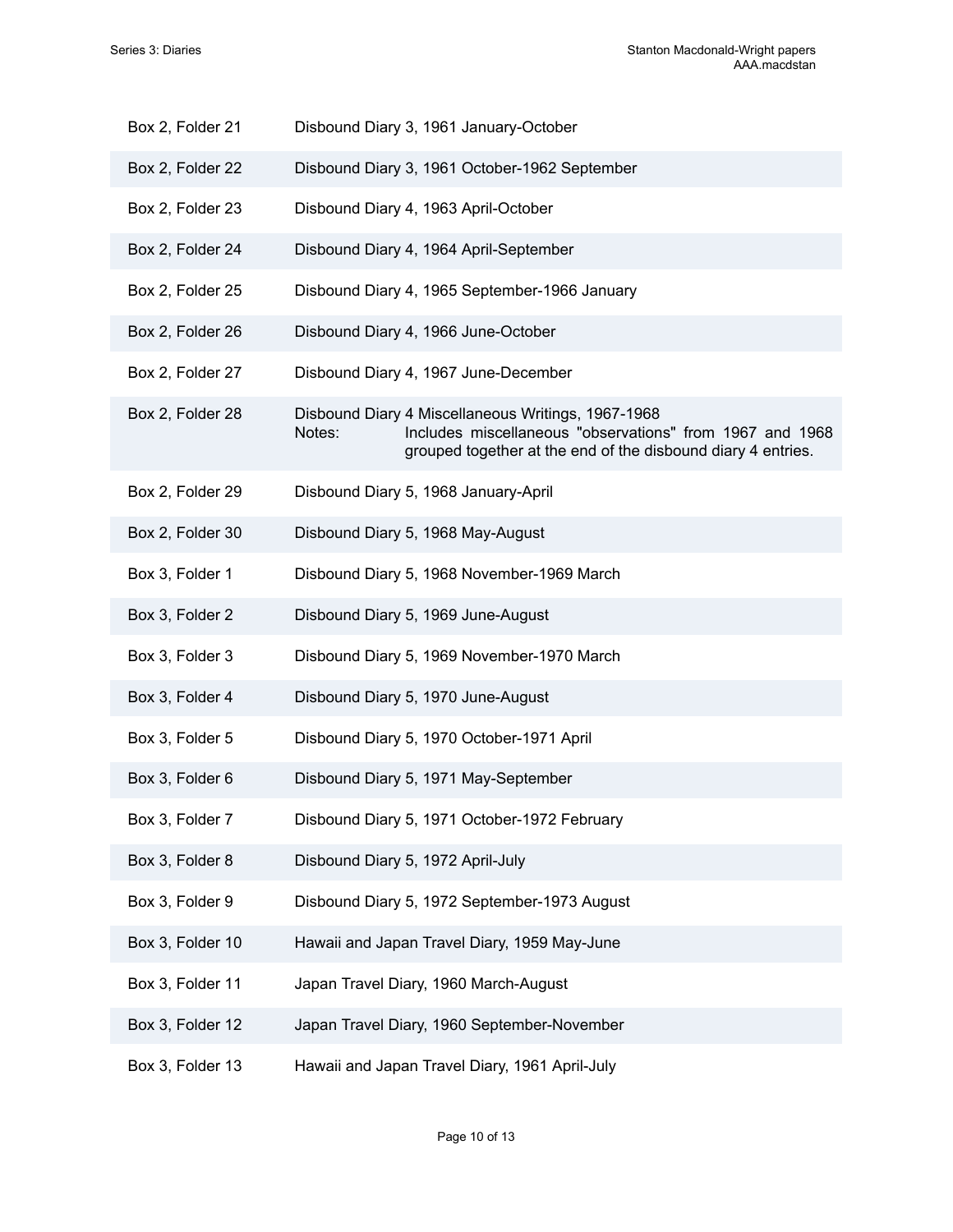| Box 3, Folder 14 | Japan Travel Diary, 1962 March-June                                                                     |
|------------------|---------------------------------------------------------------------------------------------------------|
| Box 3, Folder 15 | Japan Travel Diary, 1962 October-1963 April                                                             |
| Box 3, Folder 16 | Japan Travel Diary, 1963 October-1964 April                                                             |
| Box 3, Folder 17 | Japan and Los Angeles Travel Diary, 1964 November-1965 August                                           |
| Box 3, Folder 18 | Hawaii and Japan Travel Diary, 1966 January-1967 June                                                   |
| Box 3, Folder 19 | Japan Travel Diary, 1967 September-November                                                             |
| Box 3, Folder 20 | Japan Travel Diary, 1968 May                                                                            |
| Box 3, Folder 21 | Italy Travel Diary, 1968 September-November                                                             |
| Box 3, Folder 22 | Japan Travel Diary, 1969 March-May                                                                      |
| Box 3, Folder 23 | France, Italy, and England Travel Diary, 1969 August-November                                           |
| Box 3, Folder 24 | Italy and London Travel Diary, 1970 April-May                                                           |
| Box 3, Folder 25 | Japan Travel Diary, 1970 September-October                                                              |
| Box 3, Folder 26 | Japan Travel Diary, 1971 April-May<br>Includes a personal essay titled "Summation at Eighty."<br>Notes: |
| Box 3, Folder 27 | France and Italy Travel Diary, 1971 September-October                                                   |
| Box 3, Folder 28 | Hawaii Travel Diary, 1972 February-April                                                                |
| Box 3, Folder 29 | Hawaii Travel Diary, 1972 July-September                                                                |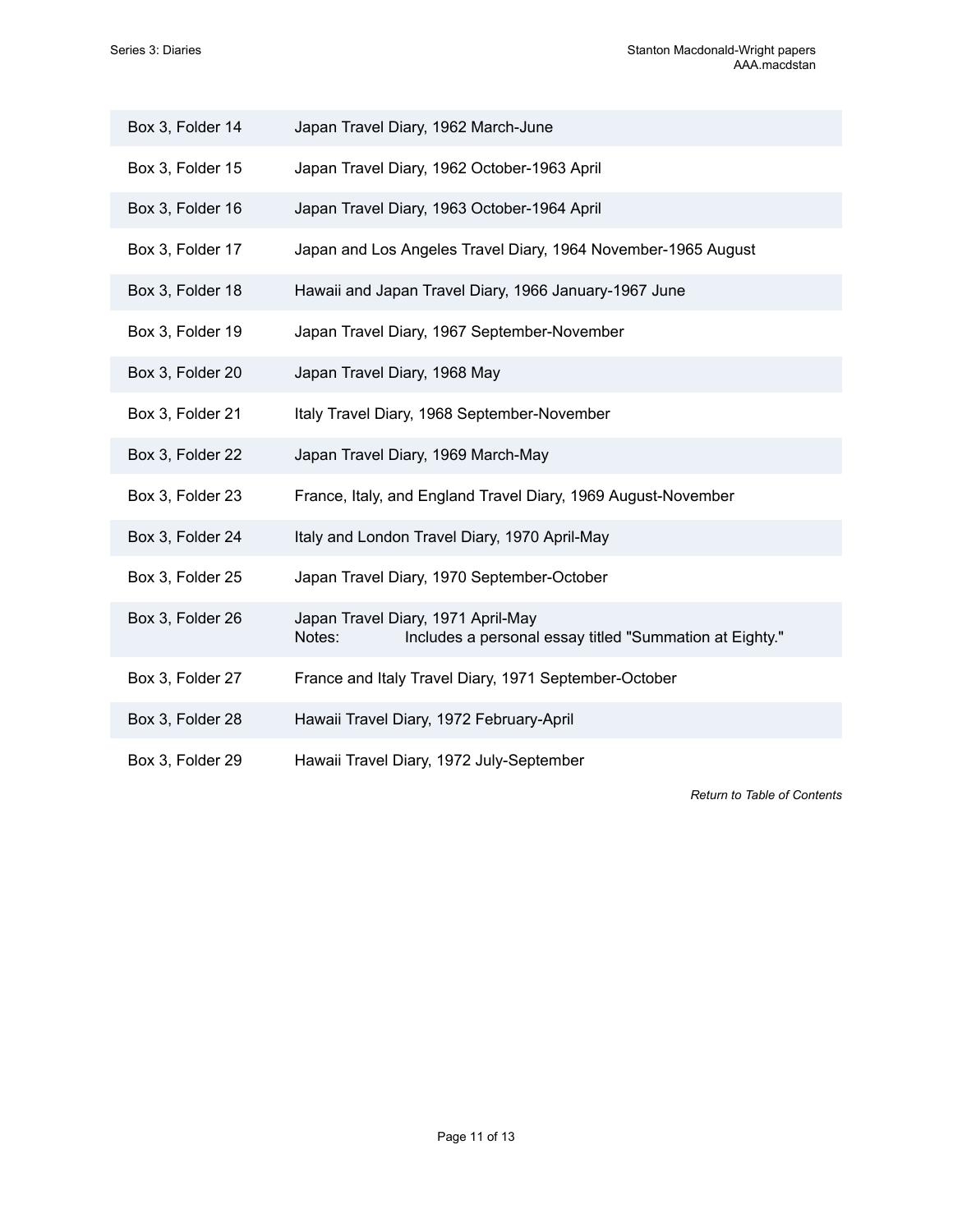# <span id="page-13-0"></span>Series 4: Printed Material, 1913-1967

### *0.3 Linear feet (Box 3, OV 4)*

| Scope and<br>Contents: | Printed material consists of one complete copy and one partial copy of the exhibition<br>catalog Les Synchromistes: Morgan Russell et Stanton Macdonald-Wright Exposition, 1913,<br>a photocopy of a newspaper clipping, and a hardbound book The Future of Painting by<br>Willard Wright. |                                                                                                                        |  |
|------------------------|--------------------------------------------------------------------------------------------------------------------------------------------------------------------------------------------------------------------------------------------------------------------------------------------|------------------------------------------------------------------------------------------------------------------------|--|
| Arrangement:           |                                                                                                                                                                                                                                                                                            | This series is organized chronologically.                                                                              |  |
| Box 3, Folder 30       |                                                                                                                                                                                                                                                                                            | Les Synchromistes: Morgan Russell et S. Macdonald-Wright Exposition, 1913                                              |  |
| Box 3, Folder 31       |                                                                                                                                                                                                                                                                                            | The Future of Painting by Willard Huntington Wright, 1923                                                              |  |
| Box 3, Folder 32       |                                                                                                                                                                                                                                                                                            | "The Manifeste des Pintres du Groupe: Les Artistes Musicalistes", 1932<br>Oversized material housed in OV 4.<br>Notes: |  |
| Box 3, Folder 33       |                                                                                                                                                                                                                                                                                            | Newspaper Clipping, 1967                                                                                               |  |
| Box OV 4               |                                                                                                                                                                                                                                                                                            | Oversized French Manifesto from Box 3, Folder 32                                                                       |  |